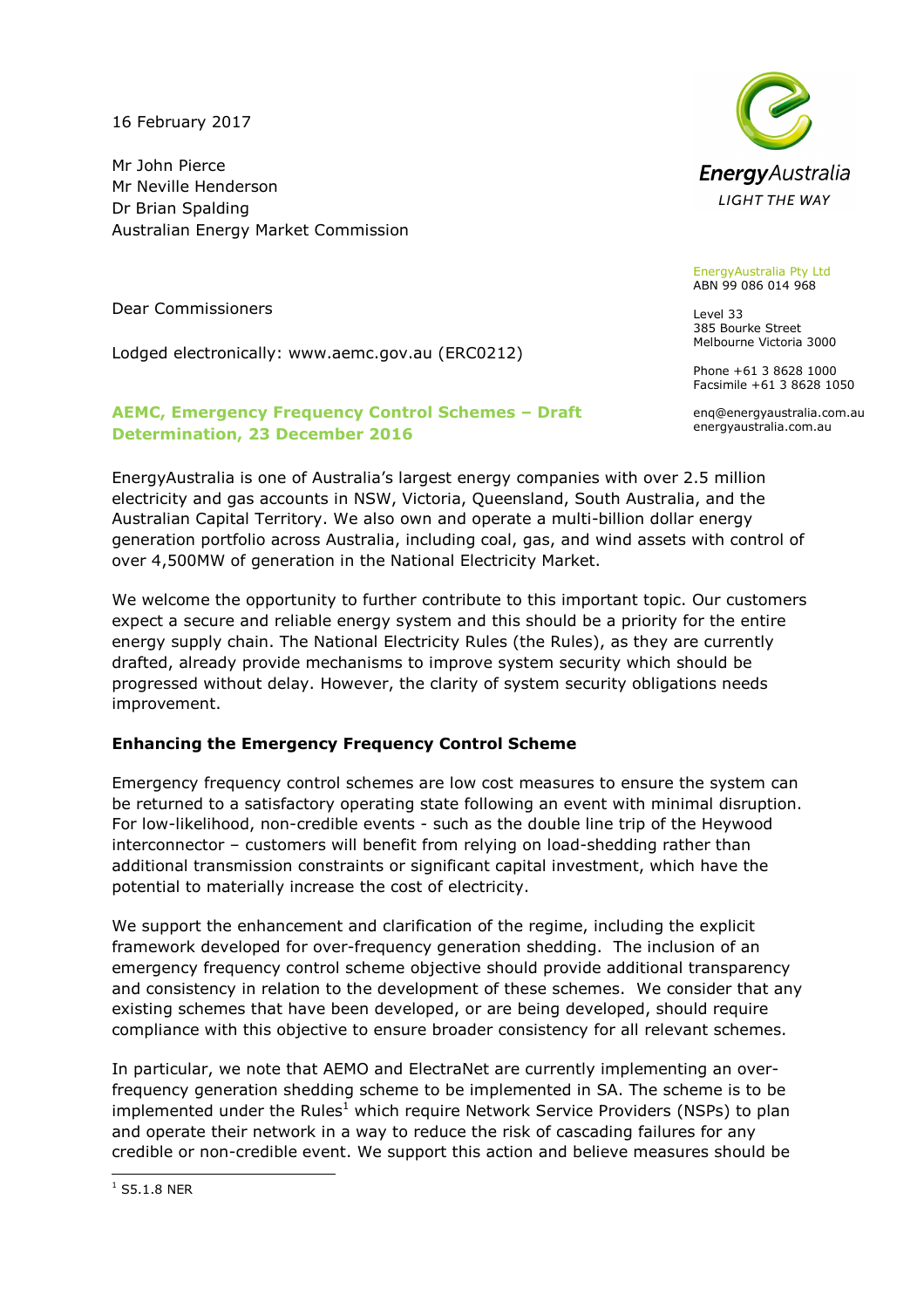implemented as soon as possible to prevent further disruption to the electricity supply of South Australian customers.

## Protected Events

The draft Rule provides further details of the proposed new contingency category of a protected event. We have previously stated that prior to introducing a new category, exploration of Rule 4.2.3A and AEMOs existing ability to reclassify non-credible contingency events as credible in the face of abnormal conditions, should be undertaken. If the new category is introduced it should be considered how the existing powers can be utilised in conjunction with the protected event category to ensure the best outcomes for consumers.

We note that at present NSPs must consider non-credible contingency events in planning the power system.<sup>2</sup> We expect that any protected event, which would include high impact or increased likelihood events, would currently be considered by the NSP under the existing framework. Therefore the creation of a protected event may not set a higher standard of system security.

While a protected event could be based on projected scenarios, we consider it is more likely that any such classification is going to be based on a network event that has caused significant impacts to the market. As such it is likely this classification process will be based on prior events. This has implications for the usefulness of this category, depending on the specific settings for a given protected event. Where the settings are heavily biased towards a particular prior event there is an increased risk of the protected event not capturing the next contingency, if it doesn't conform to that narrower classification, and thus not providing the proposed protection. Where those settings are broader, then there will be more instances of intervention related to this protected event and thus more significant price impacts for consumers.

Again we reiterate that this proposed Rule needs to be assessed as to whether it provides a potentially lower cost way to mitigate risks due to abnormal system conditions that may not otherwise have resulted in re-classifying a non-credible contingency to credible. The cost versus benefit evaluation would need to be compelling to consider the introduction of a new event category, particularly in the context of the additional procedural complexity a new category would introduce.

To summarise, EnergyAustralia supports the enhancement of the existing emergency frequency control schemes, given that they are effective and low cost solutions to managing frequency under non-credible contingencies. In an environment where high rate of change of frequency (RoCoF) may impact on the utility of these schemes to operate as designed, we also support the ongoing work by both AEMO and AEMC to understand the potential problems and to identify suitable risk-based and cost effective solutions. We consider that while setting RoCoF limits and establishing new categories for contingency events may assist in maintaining system security, these have serious cost implications for consumers. In order to minimise this cost, more work needs to be done in assessing the various options identified as part of AEMO's Future Power System Security project.

 2 S5.1.8 NER